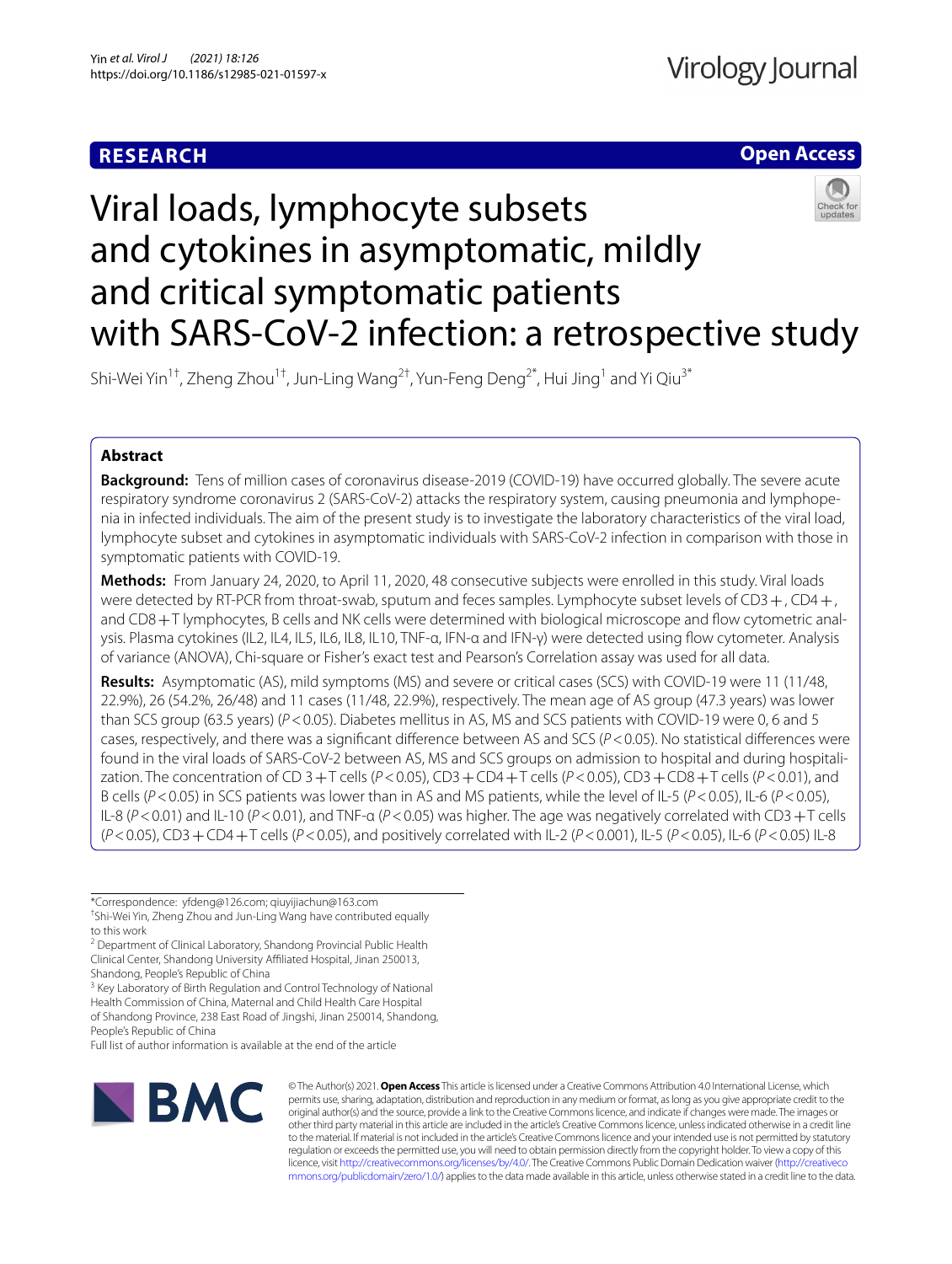(*P*<0.05), and IL-10 (*P*<0.05). The viral loads were positively correlated with IL-2 (*P*<0.001), IL-5 (*P*<0.05), IL-6 (*P*<0.05) IL-8 (*P*<0.05) and IL-10 (*P*<0.05), while negatively correlated with CD 3+T cells (*P*<0.05) and CD3+CD4+T cells  $(P < 0.05)$ .

**Conclusions:** The viral loads are similar between asymptomatic, mild and severe or critical patients with COVID-19. The severity of COVID-19 may be related to underlying diseases such as diabetes mellitus. Lymphocyte subset and plasma cytokine levels may be as the markers to distinguish severely degrees of disease, and asymptomatic patients may be as an important source of infection for the COVID-19.

**Keywords:** Asymptomatic, COVID-19, Interleukin, Lymphocyte subset, SARS-CoV-2, Viral load

## **Introduction**

Severe acute respiratory syndrome coronavirus 2 (SARS-CoV-2) is a new family of coronaviruses that can cause public health emergency of the new infectious primary atypical pneumonia pandemic  $[1, 2]$  $[1, 2]$  $[1, 2]$  $[1, 2]$  $[1, 2]$ . The disease caused by SARS-CoV-2 which named Coronavirus Disease-2019 (COVID-19) by the World Health Organization (WHO) [[2–](#page-8-0)[4\]](#page-8-1). Laboratory diagnosis methods for COVID-19 mainly include pathogenic examination based on viral nucleic acid, serological examination through antibody detection, and general examination  $[5, 6]$  $[5, 6]$  $[5, 6]$  $[5, 6]$ . The abnormal immune system and cytokine storm have been detected, such as the numbers of total T-cells,  $CD4+T$ -cells and CD8+T-cells are decreased, and the surviving T-cells are functionally exhausted  $[4]$  $[4]$ , while the leukocytes, neutrophils, infection biomarkers and the concentrations of cytokines [interleukin (IL)-2R, IL-6, IL-8, IL-10 and tumor necrosis factor (TNF)- $\alpha$ ] were significantly increased in patients with SARS-CoV-2 infection [[5](#page-8-2), [6\]](#page-8-3). A consumption of  $CD4+$ and  $CD8+T$  cells might explain the aggravated infammatory response, the aforementioned cytokine storm activation and worse infection prognosis [\[7](#page-8-4), [8\]](#page-8-5). Cytokine storms are one of the most important mechanisms underlying disease progression and death, and overstimulate the body's immune response of infammatory factors. Besides mild, severe and critical cases, many individuals are likely asymptomatic but potentially carry the SARS-CoV-2  $[9]$ . The viral transmission have considered the potential contribution of the asymptomatic carriers. Asymptomatic cases have not symptoms of fever, dry cough, fatigue and abnormal chest computed tomography  $(CT)$  findings  $[7]$  $[7]$ . Therefore, for early detection, early isolation, and early treatment to prevent the spread of COVID-19, the detection and diagnosis of asymptomatic SARS-CoV-2 carriers are very important.

The aim of the present study was to investigate the laboratory characteristics of the viral load,  $CD3 + T$ -cells, CD4+T-cells and CD8+T-cells and cytokines in asymptomatic individuals with SARS-CoV-2 infection in comparison with those in symptomatic patients with COVID-19.

## **Methods**

## **Patients**

This study was conducted at the infectious disease department, Shandong Provincial Chest Hospital, Jinan, China, from January 24, 2020, to April 11, 2020, and the fnal date of follow-up was April 25, 2020. We retrospectively reviewed documents on epidemiological investigation and medical records. Asymptomatic carriers, mild and critical cases were screened from close contacts in laboratory confrmed COVID-19, diagnosed using reverse transcriptase–polymerase chain reaction (RT-PCR) (ABI 7500, Thermo Fisher, Massachusetts, USA) and clinical symptoms. The day of first positive PCR test was from the date of blood sampling. The day of symptom onset such as fever (>37.8 °C), chills, myalgia, fatigue, nasal congestion, hypogeusia, sore throat, dyspnoea, cough, sputum production, headache and igestive symptoms was from 1 to 5 days. Asymptomatic individuals were defned as those who did not report any of the following symptoms: fever (>37.8 °C), chills, myalgia, fatigue, rhinorrhea, nasal congestion, hyposmia, hypogeusia, sore throat, dyspnoea, cough, sputum production, haemoptysis, headache, dizziness, anorexia, nausea, vomiting, abdominal pain and diarrhoea. The Guidance for Corona Virus Disease 2019: Prevention, Control, Diagnosis and Management (sixth edition), which was issued by China's National Health Commission, was used to classify the patients with mild, and critical disease according to the severity of the COVID-19 symptoms. Patients with (1) mild disease present with mild symptoms only without radiographic features; (2) severe or critical disease meet one of the following three criteria, namely, dyspnea, which is defined as a respiratory rate > 30 times/min, an oxygen saturation of<93% in ambient air, or a ratio of arterial oxygen partial pressure to fractional inspired oxygen<300 mmHg; and respiratory failure or septic shock, or multiple organ failure [[10\]](#page-8-7).

From 24 January 2020 to 11 April 2020, 48 consecutive subjects, comprising 26 males and 22 female patients, who were aged from 18 to 86 years and were from Shandong Provincial Chest hospital (Provincial Public Health Clinical Center), China, were enrolled in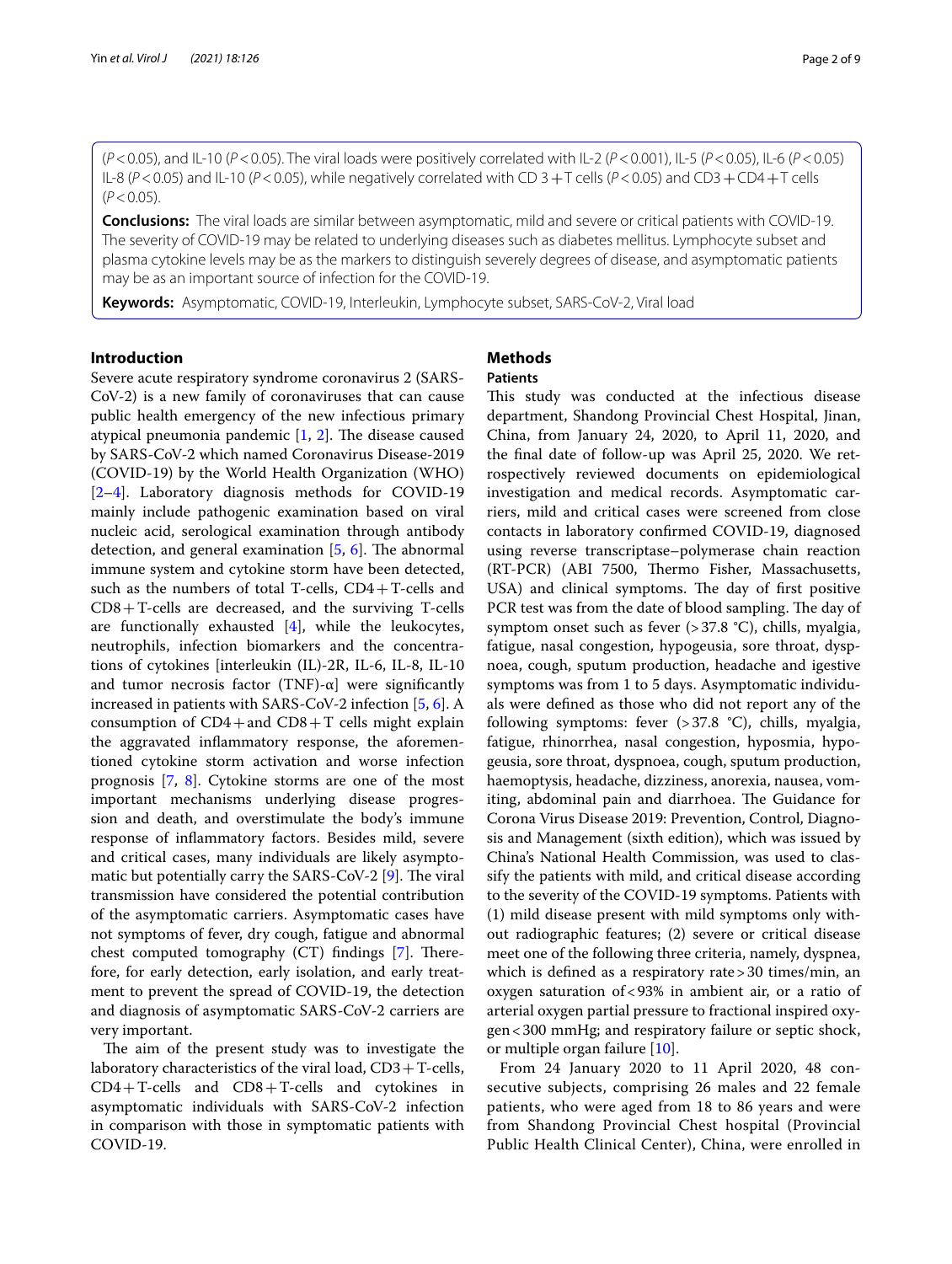this study. The patients' epidemiological data, demographic data, clinical characteristics, radiographic characteristics, and key laboratory parameters were analyzed. This study was approved by the ethics committee of Shandong Provincial Chest Hospital (Provincial Public Health Clinical Center), Shandong, China (2020XKYYEC-03, February 10, 2020), and it conformed to the ethical principles of the Declaration of Helsinki. According to the Guidance for Corona Virus Disease 2019: Prevention, Control, Diagnosis and Management [[10\]](#page-8-7), alpha-interferon, ribavirin, lopinavir/ ritonavir, chloroquine phosphate, and arbidol were to be tried for all 48 patients with COVID-19.

## **Sample acquisition**

All sample acquisitions for follow-up RT-PCR at the care centre were carried out by experienced physicians donning the complete personal protective equipment. The sample acquisition time was 1 day before admission (diagnosis date) and 7 days of hospitalization. Throatswab specimens were collected from all patients and the samples were maintained in a viral-transport medium for laboratory testing. Specimens, including sputum or bronchoalveolar lavage fuid, blood, urine, and feces, were cultured to identify pathogenic bacteria or fungi that may be associated with the SARS-CoV-2 infection. Sputum specimens were also collected in some patients. The nasopharyngeal samples were obtained in which swabs were inserted through the nostril to a distance equivalent to the outer opening of the ear canal and gently rubbed for several seconds to absorb the secretions. For oropharyngeal samples, the tonsillar pillars were swabbed. The nasopharynx and oropharynx were swabbed once each with separate swabs, placed in a single tube containing 300 µL of viral transport medium and transported to our laboratory under cold conditions for subsequent RNA extraction and RT-PCR testing.

Individuals with asymptomatic COVID-19 were laboratory-confrmed as positive for SARS-CoV-2 by testing the nasopharynx and oropharynx samples for SARS-CoV-2 nucleic acids; these individuals did not show any obvious symptoms during nucleic acid screening. The asymptomatic individuals were identifed mainly by investigating clusters of outbreaks and tracking infectious individuals whose computed tomography (CT) images were normal and who had no symptoms on admission to hospital or during hospitalization. We combined the patients with severe or critical disease into one group for further analysis, because of the small numbers of patients present in each group. Therefore, our study comprised three groups, namely, 11 asymptomatic carriers, 26 mild cases, and 11 severe or critical cases of COVID-19.

## **RT‑PCR for SARS‑CoV‑2 genes**

All specimens were handled in a biosafety cabinet, and laboratory confrmation of the SARS-CoV-2 was performed by the Local Centers for Disease Control and Prevention (CDC) according to Chinese CDC protocol. Viral RNA from the upper respiratory tract swab samples was extracted and purifed from Tian Long technology nucleic acid extraction (NP968-C, Tian Long, Xian). SARS-CoV-2 was used nucleic acid detection kit (fuorescent PCR method), this kit is based on one-step RT-PCR technology, selected SARS-CoV-2 ORF1Ab and N genes as amplifcation target region, specifc primers and fuorescent probes for the detection of novel Coronavirus RNA in samples. Samples were collected in accordance with the "Guidelines for Laboratory Detection of Coronavirus Infected Pneumonia" published by the National Health and Development Commission, and PCR amplifcation was performed using ABI7500 instrument which was approved by the China Food and Drug Administration, according to the manufacturer's instructions. In brief, RNA was extracted from clinical samples with commercial RNA extraction kits. Then, 5 μl of RNA template was used for real‐time RT–PCR, which targeted the open reading frame (ORF)1ab and nucleoprotein gene. Conditions for applications of real-time PCR (RT–PCR) were as follows: 50  $^{\circ}$ C for 15 min and 95  $^{\circ}$ C for 5 min, 45 cycles of amplifcation at 95 °C for 10 s and 55 °C for 45 s. The positive COVID-19 real-time RT–PCR result was defned if both ORF1ab and nucleoprotein cycle thresholds were<40.

## **The laboratory analysis of CD3+, CD4+, CD8+B cell and NK cell, T lymphocytes and plasma cytokines (IL2, IL4, IL6, IL8, IL10, TNF—α and IFN—γ)**

Lymphocyte subset levels of  $(CD)3+$ ,  $CD4+$ , and CD8+T lymphocytes, B cells and NK cells were determined with biological microscope and flow cytometry. BD Multi-test TM IMK KIT (Becton, Dickinson and Company, BD Biosciences, USA) was used for lymphocyte subset analysis, and lymphocyte subset levels, that was, cluster of differentiation  $CD3+$ ,  $CD4+$ , and  $CD8+T$  lymphocytes. In brief, 20- $\mu$ L blood specimens were diluted with 380 µL of assay diluent solution. Five microliters of each diluted blood specimen was drawn onto the coated working surface of the chips and incubated for 40 min in a humidified enclosure. The chips were inserted into the staining holder, and the blood was washed from the chips using diluent solution. The chips were stained with staining solution for 1 min, and were then transferred into hydrogen peroxide working solution and submerged for 4 min. The chips were washed with 75% alcohol solution, dried under an air outlet for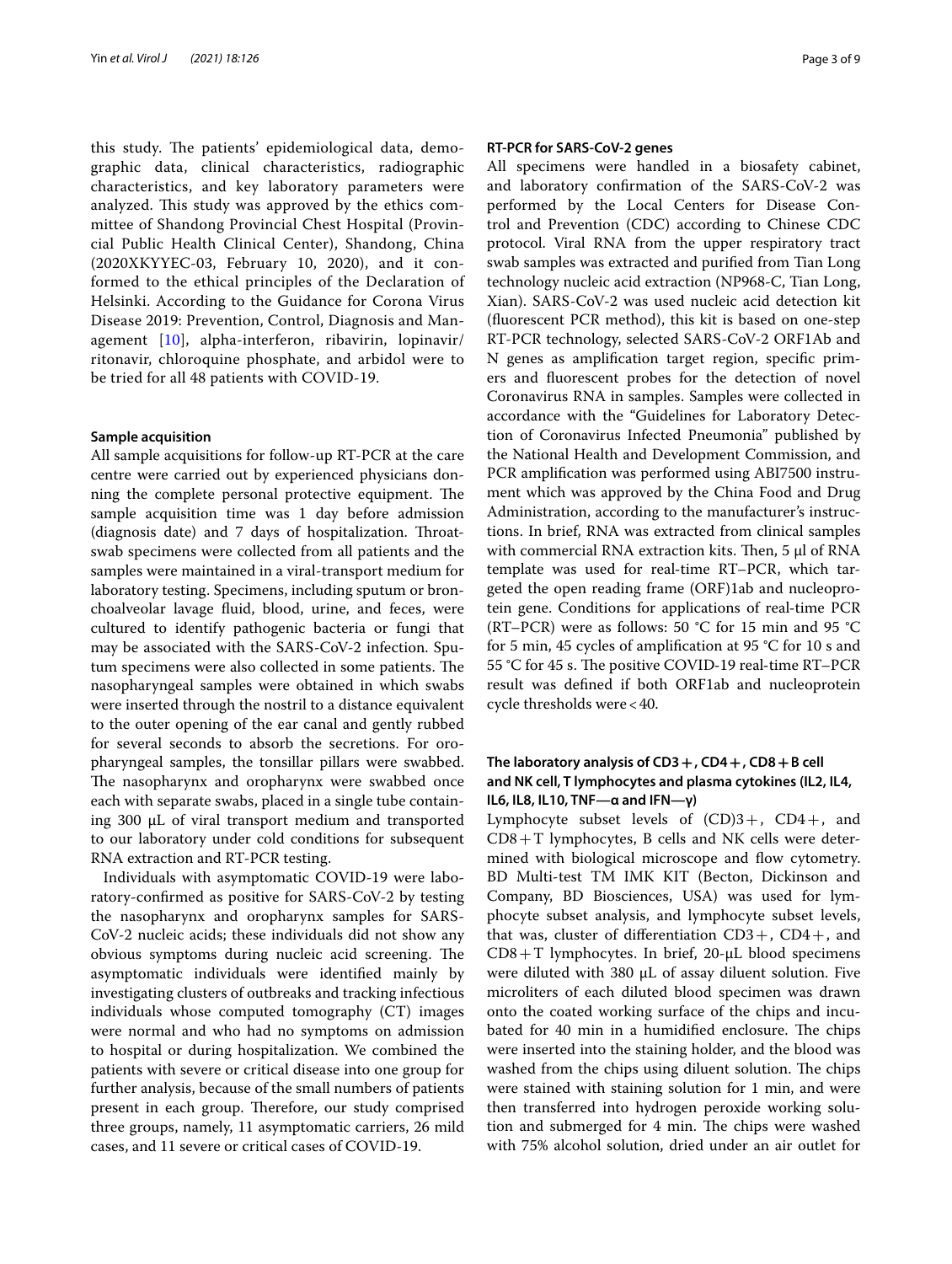6 min, stained with counterstaining solution for 1 min, washed with water after submerging for 30 s and dried again under an air outlet. Lymphocytes were automatically scanned and counted with an accessorized biological microscope (BM2000, Nanjing Jiangnan Novel Optics Co., Ltd, China. UI-1240, IDS, Germany; MS-300, Nanjing Red, Green and Blue Intelligent Systems Co., Ltd., China) and software.

Plasma cytokines (IL-2, IL-4, IL-5, IL-6, IL-8, IL-10, IL-12p70, IL-17, TNF-α, IFN-α and IFN-γ) were detected with Twelve Cytokines Assay Kit (multi-microsphere flow immunofluorescence, Qingdao Raisecare Biological Technology Co., Ltd.). Samples were analyzed on the BD FACSAria™ II system with BD FACSDiva software and LENGENDplexTM software (v8.0). All tests were performed according to the product manual. All plasma samples were freshly isolated and detected according to the manufacturer's manual. Briefly, first,  $25 \mu l$  of experimental buffer,  $25 \mu l$  of centrifuged plasma,  $25 \mu l$ of capture Ab, and  $25 \mu l$  of detection Ab were added to detection tubes consecutively. Next, all tubes were incubated at room temperature in a shaking incubator for 2 h (400–500 rpm). After that,  $25 \mu$  SA-PE (streptavidin labeled with phycoerythrin) was added to each tube and incubated at the same condition as above for 30 min. Then, 500 µl diluted wash buffer was added to each tube. After a brief vortexing, the detection tubes were centrifuged at  $300 \times g$  for 5 min. Supernatant was discarded, and the clustered microspheres were suspended with  $200$   $\mu$ l diluted washing buffer. Florescence intensity was measured by a flow cytometer (Canto II, BD, USA) and the cytokine concentrations were calculated according to manufacturer's instruction.

## **Statistical analysis**

All statistical analyses were carried out in IBM SPSS Statistics for Windows, 22.0. The results are presented as mean $\pm$ standard deviation (s.d.). Descriptive analysis focused on frequencies, and percentages while chi-square tests, for independent samples, *t*-tests and one-way analysis of variance (ANOVA) were utilised to determine the diferences between groups for selected demographic variables. We compared variables across groups using Student's *t* test and ANOVA for numerical variables, and Chi-squared test or Fisher exact test for categorical variables. The data such as ages, viral loads, levels of infammatory markers and lymphocyte subsets, was normally distributed. To test the diference between the means of several subgroups of a variable (multiple testing), One-way ANOVA was used. Classifcation variables are expressed in frequency or percentage, and signifcance was detected by chi square or Fisher's exact test. Pearson's Correlation assay was used for correlation between the age, viral loads, and levels of infammatory markers and lymphocyte subsets. Statistical signifcance was determined as *P*<0·05.

## **Results**

## **The baseline and clinical characteristics of 48 subjects**

In the present study, 11 individuals remained asymptomatic (AS) (no systemic, upper respiratory, gastrointestinal and lung symptoms, and chest CT changes) (11/48, 22.9%; 7 males, 7/11, 63.6%), 26 patients with mild symptoms (MS) (26/48, 54.2%, and 13 males, 13/26, 50.0%) (mild systemic, upper respiratory, gastrointestinal and lung symptoms and without radiographic features), and 11 cases with severe or critical cases (SCS) (11/48, 22.9%; 5 males, 5/11, 45.5%) with COVID-19 were investigated. None of the AS who were infected with SARS-CoV-2 had symptoms on admission to hospital or during hospitalization. The clinical characteristics of 26 MS and 11 SCS with SARS-CoV-2 are presented in Table [1](#page-3-0). Systemic symptoms include: fever, chills, lymphnode enlargement, rash and headache, fatigue, myalgia or arthralgia. Upper respiratory symptoms include: nasal congestion, sore throat, throat congestion and swollen tonsils. Gastrointestinal symptoms include: nausea or vomiting and diarrhea. Lung symptomsinclude: cough, sputum production, hemoptysis and shortness of breath. Chest CT was computed tomography changes. Statistical diferences were found between the AS group and MS and SCS groups regarding the systemic symptoms  $(P=0.002)$ , upper respiratory symptoms  $(P=0.001)$  and lung symptoms and CT changes  $(P<0.001)$ . The ages

<span id="page-3-0"></span>**Table 1** Clinical characteristics of the study subjects according to the disease severity of COVID-19

| Groups                              | Systemic   | <b>Upper respiratory</b> | Gastrointestinal | Luna       | <b>CI</b> |
|-------------------------------------|------------|--------------------------|------------------|------------|-----------|
| Mild cases ( $n = 26$ )             | 14 (53.8%) | 20 (76.9%)               | $2(7.7\%)$       | 16 (61.5%) | $0(0\%)$  |
| Severe or critical cases $(n = 11)$ | 11 (100%)  | 11 (100%)                | 4 (36.4%)        | 11 (100%)  | 11(100%)  |
| Chi-Square value                    | 7.514      | 3.030                    | 4.667            | 5.798      | 16.865    |
| $P$ value                           | 0.007      | 0.151                    | 0.051            | 0.018      | 0.000     |

Categorical variables were compared using the Fisher's exact test

Lung=Lung symptoms include: cough, sputum production, hemoptysis and shortness of breath

CT, changes of chest computed tomography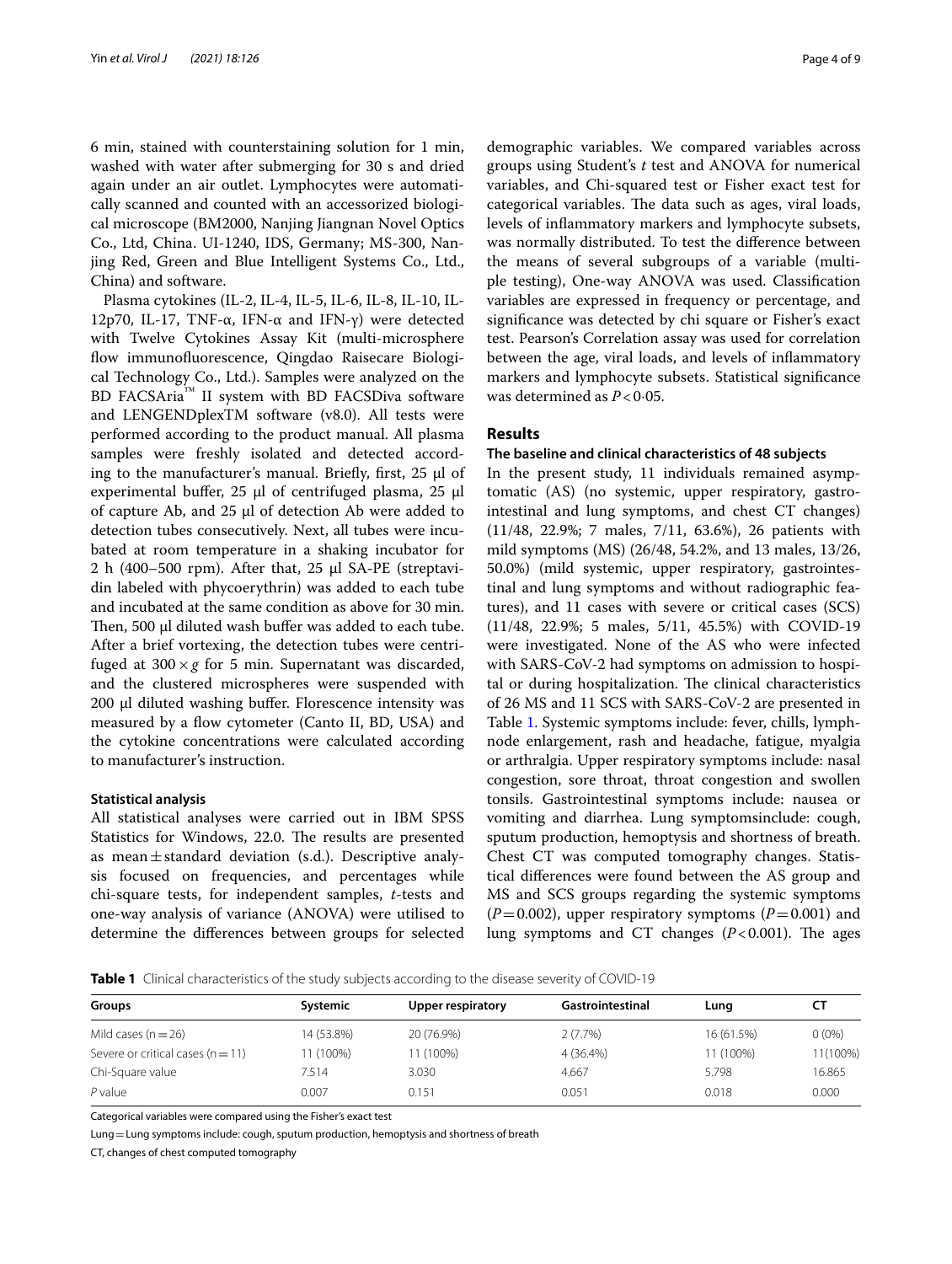of SCS  $(63.5 \pm 13.1)$  were significantly higher than AS  $[(45.0 \pm 14.5)$  and  $(47.3 \pm 17.6)$   $(F=4.789, P=0.013)]$ .

The prevalence of diabetes mellitus, hypertension and tuberculosis in AS, MS and SCS are presented in Table [2](#page-4-0). Diabetes mellitus was 0, 6 and 5 cases in AS group, MS group and SCS group, respectively. Statistical diferences were found between the AS group and MS and SCS groups  $(n=37)$  regarding diabetes mellitus  $(P=0.048)$ (see Table [2](#page-4-0)), and between AS group and SCS group  $(x^2 = 6.471, P = 0.035)$ . Hypertension was 2, 8 and 4 cases, and tuberculosis was 0, 1 and 1 case in the AS group, MS group and SCS group, respectively. There was no difference in the prevalence of hypertension and tuberculosis between AS group, MS group and SCS groups (*P*>0.05).

## **The viral load, levels of infammatory markers and lymphocyte subsets in 48 subjects on admission to hospital**

Table [3](#page-4-1) presents the results from the viral load, inflammatory markers and lymphocyte subset assays on throat swabs, sputum and feces from the subjects infected with SARS-CoV-2 on admission to hospital. The mean Ct values of the SARS-CoV-2 genes in AS, MS and SCS were not signifcant diference. Statistical diferences were evident among the three groups regarding the CD  $3+T$  cells ( $P < 0.05$ ), B cells ( $P < 0.01$ ) and inflammatory cytokines levels, including IL-5  $(P<0.05)$ , IL-6  $(P<0.05)$ , IL-8 (*P*<0.01) and IL-10 (*P*<0.01), and TNF-α (*P*<0.05).

## **The viral load, levels of infammatory markers and lymphocyte subsets in 48 subjects during hospitalization**

Table [4](#page-5-0) presents the results from the viral load, inflammatory markers and lymphocyte subset assays from

<span id="page-4-0"></span>**Table 2** Diabetes mellitus, hypertension and tuberculosis in asymptomatic, mild symptoms and severe or critical cases of COVID-19

| Groups                           | Diabetes mellitus | Hypertension | <b>Tuberculosis</b> |
|----------------------------------|-------------------|--------------|---------------------|
| Asymptomatic cases $(n=11)$      | $0(0\%)$          | 2(18.2%)     | $0(0\%)$            |
| Mild and severe cases $(n = 37)$ | 11 (29.7%)        | 12 (32.4%)   | $2(5.4\%)$          |
| Chi-Square value                 | 4.243             | 0.833        | 0.860               |
| $P$ value                        | 0.048             | 0.469        | 0.499               |

Categorical variables were compared using the Fisher's exact test

<span id="page-4-1"></span>**Table 3** The viral load, levels of inflammatory markers and lymphocyte subsets of the study subjects according to disease severity of COVID-19 on admission to hospital

| <b>Laboratory findings</b> | <b>Disease severity of COVID-19</b> | <b>Statistic parameter</b> |                    |         |           |
|----------------------------|-------------------------------------|----------------------------|--------------------|---------|-----------|
| (mean $\pm$ SD)            | $AS(n=11)$                          | $MS (n = 26)$              | $SCS(n=11)$        | F value | P value   |
| Ct values                  | $31.9 \pm 2.6$                      | $31.0 \pm 3.0$             | $31.6 \pm 2.8$     | 0.398   | 0.674     |
| B cells (%)                | 28.9±14.8                           | $13.3 \pm 7.7$             | $9.6 \pm 6.6$      | 7.018   | $0.002**$ |
| NK cells (%)               | $6.6 \pm 5.1$                       | $3.8 \pm 1.8$              | $3.5 \pm 1.1$      | 1.286   | 0.286     |
| $CD$ 3 + T cells $(\%)$    | $61.7 \pm 7.8$                      | $63.9 \pm 12.1$            | $52.1 \pm 13.2$    | 4.079   | $0.024*$  |
| $CD3 + CD4 + T$ cells (%)  | $33.3 \pm 5.6$                      | $36.1 \pm 9.7$             | $30.3 \pm 8.7$     | 1.764   | 0.183     |
| $CD3 + CD8 + T$ cells (%)  | $23.1 \pm 6.3$                      | $24.2 \pm 10.5$            | $17.0 \pm 5.6$     | 2.634   | 0.083     |
| $CD4 + /CD8 +$ ratio (%)   | $1.6 \pm 0.8$                       | $1.8 \pm 0.9$              | $1.9 \pm 0.8$      | 1.764   | 0.183     |
| IL2 (pg/mL)                | $4.8 \pm 6.2$                       | $4.8 \pm 4.1$              | $8.3 \pm 6.7$      | 1.834   | 0.172     |
| $IL4$ (pg/mL)              | $3.8 \pm 2.6$                       | $3.8 \pm 1.8$              | $3.4 \pm 1.1$      | 0.161   | 0.852     |
| $IL5$ (pg/mL)              | $5.9 \pm 6.4$                       | $5.3 \pm 4.4$              | $6.3 \pm 4.9$      | 0.179   | 0.836     |
| $IL6$ (pg/mL)              | $7.0 \pm 10.2$                      | $6.0 \pm 11.3$             | $572.7 \pm 1326.4$ | 3.479   | $0.039*$  |
| $IL8$ (pg/mL)              | $52.9 \pm 123.0$                    | $88.8 \pm 90.8$            | 885.7±1920.0       | 3.348   | $0.044*$  |
| $IL10$ (pg/mL)             | $2.9 \pm 1.1$                       | $2.7 \pm 0.8$              | $7.0 \pm 7.6$      | 5.819   | $0006***$ |
| $TNF-a$ (pg/mL)            | $19.3 \pm 43.6$                     | $58.2 \pm 60.8$            | $9.5 \pm 7.5$      | 4.689   | $0.014*$  |
| $INF-a$ (pg/mL)            | $4.0 \pm 3.9$                       | $5.7 \pm 9.3$              | $3.4 \pm 0.7$      | 0.451   | 0.640     |
| $INF-\gamma$ (pg/mL)       | $16.1 \pm 34.8$                     | $26.9 \pm 66.9$            | $11.5 + 8.3$       | 0.390   | 0.680     |

One‐way analysis of variance. Statistically signifcant, \**P*<0. 05, \*\**P*<0.001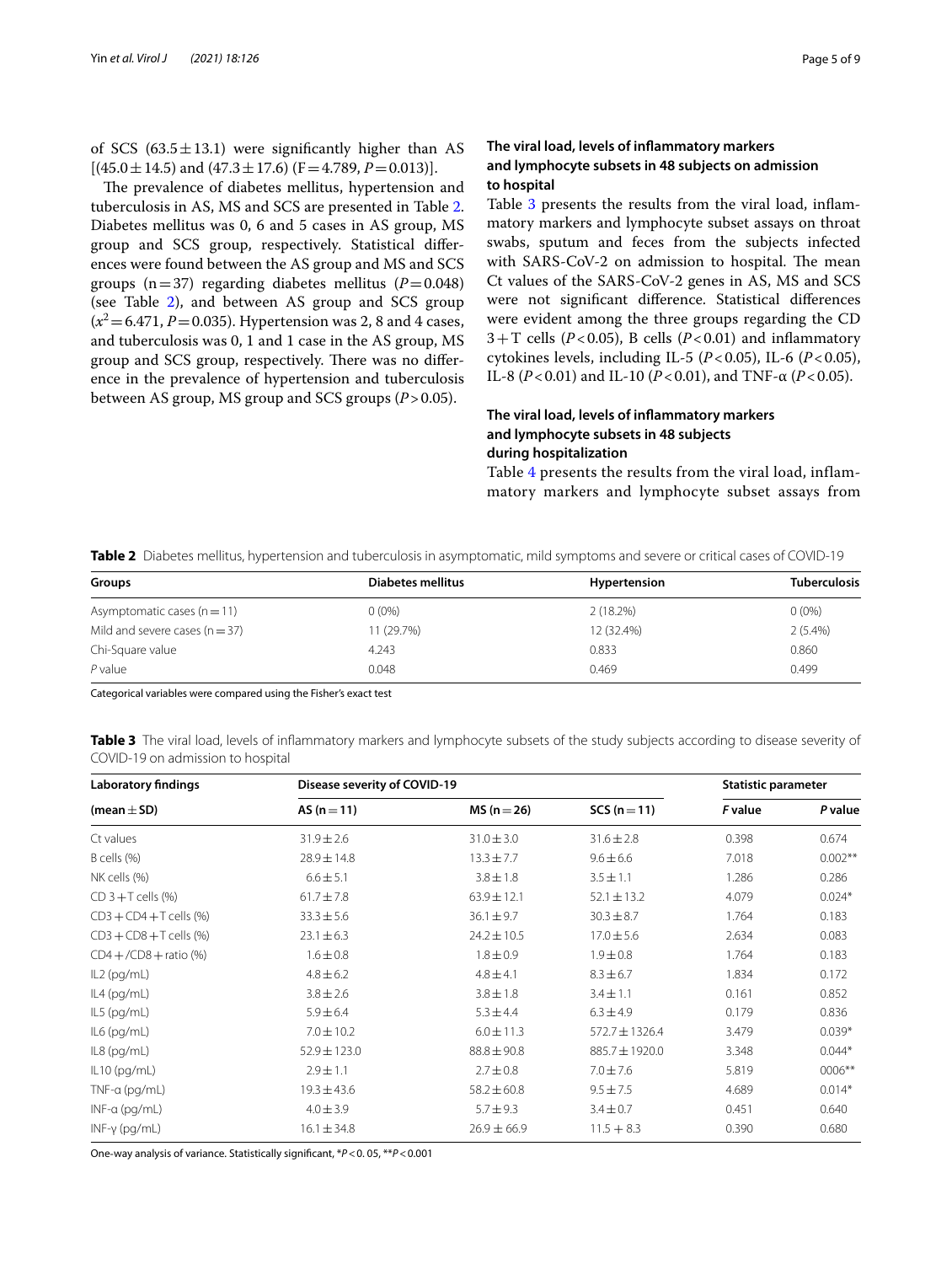| <b>Laboratory findings</b> | <b>Disease severity of COVID-19</b> |                 |                 | Statistic parameter |            |
|----------------------------|-------------------------------------|-----------------|-----------------|---------------------|------------|
| (mean $\pm$ SD)            | $AS(n=11)$                          | $MS (n = 26)$   | $SCS(n=11)$     | <b>F</b> value      | P value    |
| Ct values                  | $29.9 \pm 2.4$                      | $30.4 \pm 1.9$  | $31.5 \pm 1.5$  | 2.186               | 0.061      |
| B cells (%)                | $15.0 \pm 9.9$                      | $11.5 \pm 7.0$  | $4.0 \pm 3.2$   | 7.017               | $0.002**$  |
| NK cells (%)               | $9.8 \pm 20.9$                      | $3.9 \pm 2.9$   | $3.4 \pm 1.2$   | 1.284               | 0.285      |
| $CD3+T$ cells $(\%)$       | $69.7 + 9.9$                        | $62.7 \pm 9.1$  | 54.7 ± 13.9     | 5.640               | $0.007**$  |
| $CD3 + CD4 + T$ cells (%)  | $37.5 \pm 10.3$                     | $40.1 \pm 7.9$  | $31.6 \pm 104$  | 3.327               | $0.045*$   |
| $CD3 + CD8 + T$ cells (%)  | $23.1 \pm 6.3$                      | $24.2 \pm 10.5$ | $17.0 \pm 5.6$  | 5.315               | $0.008**$  |
| $CD4 + /CD8 +$ ratio (%)   | $1.7 \pm 1.3$                       | $2.3 \pm 1.1$   | $2.0 \pm 0.9$   | 1.219               | 0.305      |
| $IL2$ (pg/mL)              | $5.4 \pm 3.9$                       | $3.9 \pm 3.6$   | $6.7 \pm 5.6$   | 1.805               | 0.176      |
| IL4 (pg/mL)                | $9.27 \pm 20.9$                     | $3.9 \pm 3.6$   | $6.7 \pm 5.6$   | 1.335               | 0.273      |
| $IL5$ (pg/mL)              | $6.7 \pm 8.3$                       | $5.3 \pm 5.6$   | $5.8 \pm 5.2$   | 0.197               | 0.822      |
| $IL6$ (pg/mL)              | $12.3 \pm 18.4$                     | $6.1 \pm 12.5$  | 574.9±1325.4    | 3.389               | $0.039*$   |
| $IL8$ (pg/mL)              | $132.5 \pm 114.4$                   | $33.5 \pm 43.7$ | 869.7±1927.2    | 3.374               | $0.043*$   |
| $IL10$ (pg/mL)             | $2.9 \pm 1.1$                       | $2.7 \pm 1.2$   | $7.4 \pm 7.5$   | 6.525               | $0.003***$ |
| $TNF-a$ (pg/mL)            | $30.9 \pm 28.9$                     | $25.5 \pm 38.0$ | $15.2 \pm 24.2$ | 0.639               | 0.533      |
| $INF-a$ (pg/mL)            | $5.7 \pm 9.3$                       | $4.7 \pm 6.4$   | $3.3 \pm 0.8$   | 0.380               | 0.686      |
| $INF-\gamma$ (pg/mL)       | $12.4 \pm 24.0$                     | $19.2 \pm 48.7$ | $11.7 \pm 8.7$  | 0.211               | 0.810      |

<span id="page-5-0"></span>**Table 4** The viral load, levels of inflammatory markers and lymphocyte subsets of the study subjects according to disease severity of COVID-19 during hospitalization

One‐way analysis of variance. Statistically signifcant, \**P*<0. 05, \*\**P*<0.001

the subjects infected with SARS-CoV-2 during hospitalization 5 to 7 days. No significant difference in probability of the viral loads across the AS, MS and SCS groups were found. In addition, the levels of IL-6 and IL-10 in SCS COVID-19 patients were significantly higher than that in AS and MS group. Statistical differences were evident among the three groups regarding the B cells  $(P<0.01)$ , CD3 + T cells  $(P<0.01)$ ,  $CD3 + CD4 + T$  cells  $(P < 0.05)$ ,  $CD3 + CD8 + T$  cells (*P* < 0.01), and interleukin-6 (IL-6) (*P* < 0.05), interleukin-8 (IL-8) (*P* < 0.05) and interleukin-10 (IL-10)  $(P < 0.01)$ .

## **Correlation between the age, viral loads, and levels of infammatory markers and lymphocyte subsets**

Table [5](#page-6-0) demonstrates correlation between the age, viral loads, and levels of inflammatory markers and lymphocyte subsets on admission to hospital. The age was negatively correlated with CD  $3+T$  cells ( $P < 0.05$ ),  $CD3 + CD4 + T$  cells ( $P < 0.05$ ), and positively correlated with IL-2 (*P* < 0.001), IL-5 (*P* < 0.05), IL-6 (*P* < 0.05) IL-8 (*P* < 0.05), and IL-10 (*P* < 0.05). The viral loads were positively correlated with IL-2 (*P* < 0.001), IL-5 (*P* < 0.05), IL-6 (*P* < 0.05) IL-8 (*P* < 0.05) and IL-10  $(P<0.05)$ , while negatively correlated with CD  $3+T$ cells (*P* < 0.05) and CD3 + CD4 + T cells (*P* < 0.05).

## **Discussion**

At present, preventing transmission of SARS-CoV-2 is very important. Asymptomatic SARS-CoV-2 patients may be the important source of infection [\[7](#page-8-4), [9\]](#page-8-6). Asymptomatic infection is contagious, surveillance testing of asymptomatic persons is a critical strategy for the virus that causes COVID-19, and these patients may continue to test positive for the virus for up to 21 d. In the present study, 11 asymptomatic (AS), 26 mild (MS) and 11 severe or critical (SCS) SARS-CoV-2 infected patients were included. The mean age of AS group (47.3 years) was lower than SCS group (63.5 years)  $(P<0.05)$ . More than 60 years old in SCS group was 7 cases. Systemic and lung symptoms and chest CT changes in SCS group were more than MS group  $(P<0.05)$ . The age was negatively correlated with  $CD3+T$  cells ( $P < 0.05$ ),  $CD3+CD4+T$  cells  $(P<0.05)$ , and positively correlated with IL-2  $(P<0.001)$ , IL-5 (*P*<0.05), IL-6 (*P*<0.05) IL-8 (*P*<0.05), and IL-10  $(P<0.05)$ . So the age may be one of causes of the severity of COVID-19. Because older patients (>65 years old) mainly sufer from cardiovascular diseases, renal insuffciency and metabolic diseases (such as diabetes), and various organs of the whole body begin to age, so their resistance to pathogen invasion is poor, which makes their condition worse. Some drugs should have a certain efect on the COVID-9, but we only observed patients who were admitted to the hospital for 7 days. There were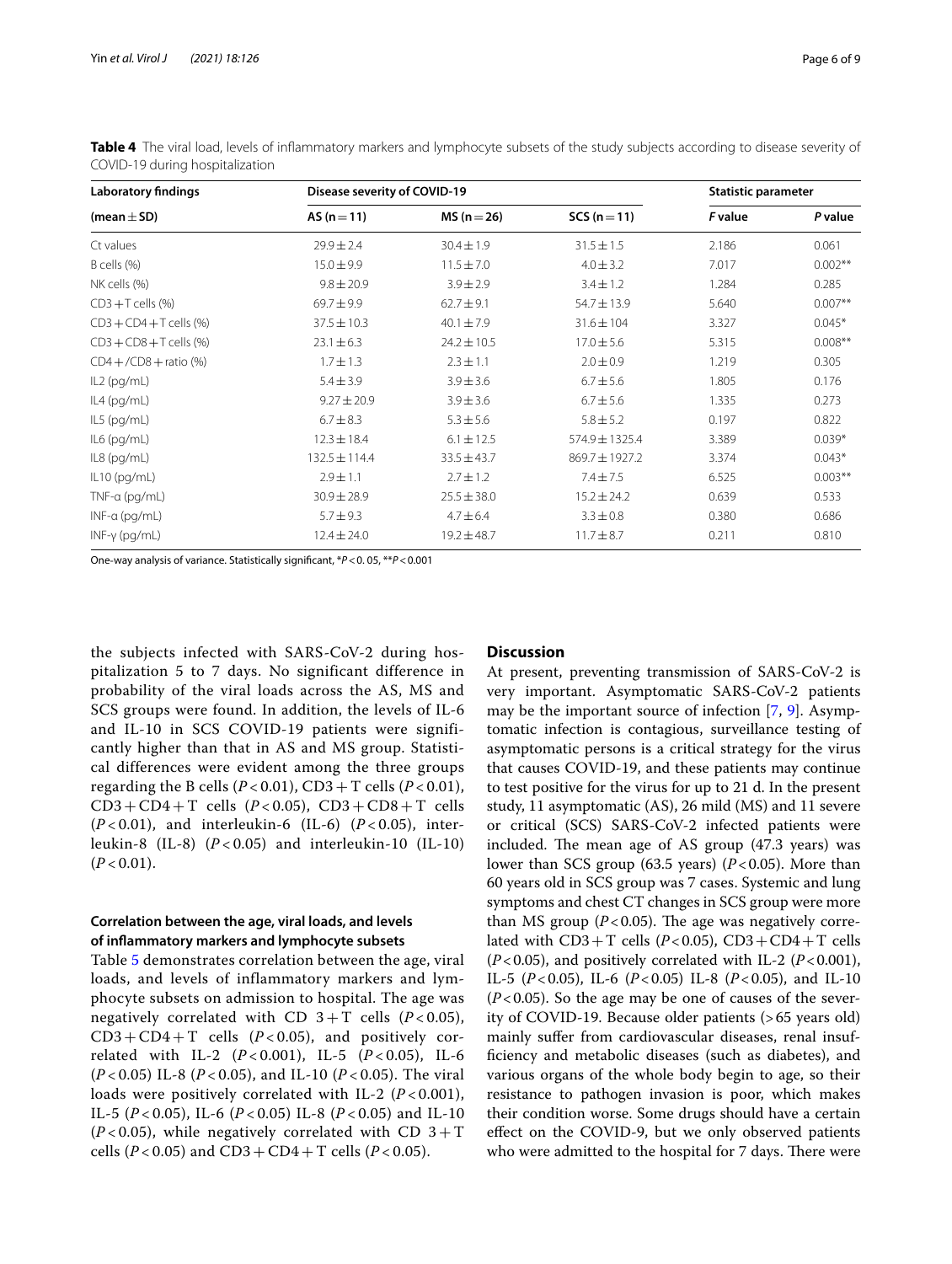<span id="page-6-0"></span>**Table 5** Correlation between the age, viral loads, and levels of infammatory markers and lymphocyte subsets in 48 cases

|                           | n  | Pearson's<br>correlation R | P-value   |
|---------------------------|----|----------------------------|-----------|
| Age                       |    |                            |           |
| Viral loads               | 48 | 0.220                      | 0.134     |
| B cells (%)               | 48 | $-0.145$                   | 0.327     |
| NK cells (%)              | 48 | 0.077                      | 0.605     |
| $CD$ 3 + T cells $(%)$    | 48 | $-0.299$                   | $0.039*$  |
| $CD3 + CD4 + T$ cells (%) | 48 | $-0.329$                   | $0.023*$  |
| $CD3 + CD8 + T$ cells (%) | 48 | $-0.104$                   | 0.483     |
| $CD4 + /CD8 +$ ratio (%)  | 48 | $-0.179$                   | 0.233     |
| IL2 (pg/mL)               | 48 | 0.490                      | $0.000**$ |
| IL4 (pg/mL)               | 48 | 0.175                      | 0.233     |
| IL5 (pg/mL)               | 48 | 0.325                      | $0.024*$  |
| IL6 (pg/mL)               | 48 | 0.322                      | $0.026*$  |
| IL8 (pg/mL)               | 48 | 0.286                      | $0.047*$  |
| IL10 (pg/mL)              | 48 | 0.296                      | $0.040*$  |
| TNF-a (pg/mL)             | 48 | $-0.001$                   | 0.994     |
| $INF-a$ (pg/mL)           | 48 | 0.192                      | 0.191     |
| $INF-\gamma$ (pg/mL)      | 48 | 0.183                      | 0.213     |
| Viral loads               |    |                            |           |
| B cells (%)               | 48 | 0.070                      | 0.637     |
| NK cells (%)              | 48 | 0.074                      | 0.615     |
| $CD$ 3 + T cells $(%)$    | 48 | $-0.285$                   | $0.049*$  |
| $CD3 + CD4 + T$ cells (%) | 48 | $-0.287$                   | $0.042*$  |
| $CD3 + CD8 + T$ cells (%) | 48 | $-0.135$                   | 0.360     |
| $CD4 + /CD8 +$ ratio (%)  | 48 | 0.155                      | 0.292     |
| IL2 (pg/mL)               | 48 | 0.303                      | $0.037*$  |
| IL4 (pg/mL)               | 48 | 0.338                      | $0.019*$  |
| IL5 (pg/mL)               | 48 | 0.222                      | 0.130     |
| IL6 (pg/mL)               | 48 | 0.301                      | $0.048*$  |
| IL8 (pg/mL)               | 48 | 0.298                      | $0.049*$  |
| IL10 (pg/mL)              | 48 | 0.300                      | $0.035*$  |
| TNF-a (pg/mL)             | 48 | 0.158                      | 0.283     |
| $INF-a$ (pg/mL)           | 48 | 0.195                      | 0.184     |
| $INF-\gamma$ (pg/mL)      | 48 | $-0.027$                   | 0.856     |

\*\*Correlation is signifcant at the 0.01 level (2-tailed). *P*<0.001

\*Correlation is signifcant at the 0.05 level (2-tailed). *P*<0. 05

fewer samples, and the efect on SARS-CoV-2 may not be very obvious. In addition, certain non-communicable diseases such as diabetes and cardiovascular system diseases appear to increase the severity of COVID-19 and mortality risk, but SARS-CoV-2 infection in survivors with non-communicable diseases may also afect the progression of their pre-existing clinical conditions [\[11](#page-8-8)]. We have observed that the proportion of diabetes in patients with mild and severe cases with COVID-19 (MS and SCS group) was higher than that of AS group, and the concentration of IL6, IL8 and IL10 in MS and SCS groups was higher than that of AS group  $(P<0.05)$ . The basic and clinical science of the potential inter-relationships between diabetes mellitus and COVID-19 has been reviewed [\[11](#page-8-8)]. Initial studies found the presence of diabetes mellitus and the individual degree of hyperglycaemia seem to be independently associated with COVID-19 severity [[11\]](#page-8-8). Nonetheless, the fndings are consistent with some literature currently available regarding inflammatory biomarkers and clinical severity [\[12](#page-8-9)].

In the present study, viral loads of SARS-CoV-2 in AS were similar to MS and SCS on admission to hospital and during hospitalization. This is similar to the result of Ra et al.  $(2020)$  [[7\]](#page-8-4) and Chen et al.  $(2020)$  [[9\]](#page-8-6). The SARS-CoV-2 is isolated from asymptomatic individuals and that a certain number of cases are likely to have been transmitted from asymptomatic individuals [[6,](#page-8-3) [13](#page-8-10), [14\]](#page-8-11). Since these AS may not be aware that they have been infected with SARS-CoV-2, and these individuals live in the community, and they have to go to work or school, or go shopping or exchange every day, community transmission and continued COVID-19 pandemic are inevitable. AS transmission should be one of the major challenges in controlling COVID-19 outbreak. Further studies on the epidemiological signifcance of these asymptomatic cases are warranted.

Exuberant infammatory responses may promote T cell apoptosis, thus resulting in uncontrolled infammatory responses due to diminished T cell responses. Our data also confirmed lower concentration of CD  $3+T$  cells (*P*<0.05), CD3+CD4+T cells (*P*<0.05), CD3+CD8+T cells  $(P<0.01)$ , and B cells  $(P<0.05)$  in SCS patients than in AS and MS patients, while the level of IL-5 ( $P < 0.05$ ), IL-6 (*P*<0.05), IL-8 (*P*<0.01) and IL-10 (*P*<0.01), and TNF-α (*P*<0.05) was higher on admission to hospital and during hospitalization. Additionally, the patient age and viral loads were seen to be signifcantly associated with lymphocyte subsets (negatively correlated) and infammatory markers (positively correlated) by Pearson's Correlation assay. No statistical diferences were found in the level of IL4, INF-α, and INF-γ, and the percentage of NK cells, between three groups. This may be due to the smallsized sample in our study. In the present study, there were only 26 cases in MS group, while 11 cases were in the AS group and in the SCS group, respectively, on admission to hospital. Some parameter's SD was lower than the mean. Therefore, we applied the ANOVA method for statistical analysis. Previous studies [[2,](#page-8-0) [15\]](#page-8-12) have shown that the SARS-CoV-2 infection may primarily afect T lymphocytes. The  $CD3+$ ,  $CD4+$  and  $CD8+T$  lymphocyte subsets were decreased in COVID-19-infected patients. When compared with the moderate patient and the severe patient,  $CD3+$ ,  $CD4+$  and  $CD8+T$  cells in the critical patient decreased greatly (Akbari et al., 2020; Liu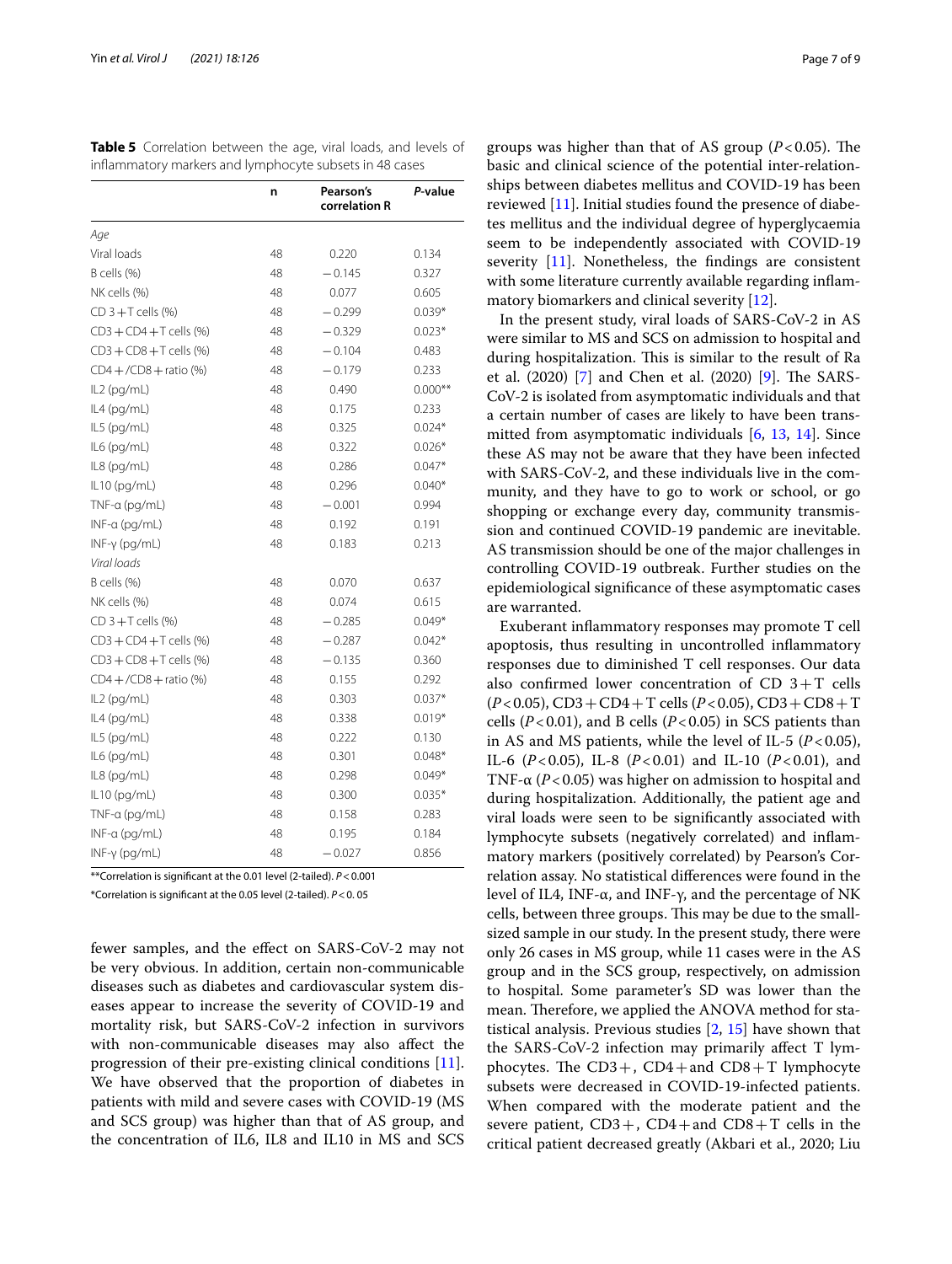et al., 2020) [\[2](#page-8-0), [15](#page-8-12)]. Some studies have shown that elevated levels of pro-infammatory cytokines, such as IFNγ, TNF-a, IL-6 and IL-8, are associated with severe lung injury and adverse outcomes of SARS-CoV or MERS-CoV infection [[16,](#page-8-13) [17\]](#page-8-14). In COVID**‐**19, the increased amounts of cytokines (e.g. IL‐1β, IFN‐γ, IP‐10, IL‐10 and IL‐4) is associated with COVID-19 severity [[18\]](#page-8-15). Additionally, T cells are important for dampening overactive innate immune responses during viral infection. In our study, the viral loads were positively correlated with IL-2 (*P*<0.001), IL-5 (*P*<0.05), IL-6 (*P*<0.05) IL-8 (*P*<0.05) and IL-10 ( $P < 0.05$ ), while negatively correlated with CD  $3+T$  cells (*P*<0.05) and CD3+CD4+T cells (*P*<0.05). Due to the rapid spread of COVID-19, asymptomatic leading to under-recognition of the related disease [\[19](#page-8-16)], and the high mortality rate of severely patients, it is necessary to better understand the clinical characteristics and identify reliable laboratory markers of infammation in order to distinguish the mild, moderate and severe or critical infections.

## **Limitations**

Besides the low number of patients in our series, the main limitation of the current study is that in many laboratory inspections, we could not completely collect data such as levels of alanine aminotransferase, aspartate aminotransferase, creatine kinase MB activity, and lactate dehydrogenase which are associated with liver and myocardial injury, and we could not understand the patients' liver and heart function. In addition, although this was a retrospective study, because of large diferences in enrollment time, some patients have not yet been discharged (only observed 5–7 days after admission), and their outcome and prognosis will still change (such as the patient improved or died).

## **Conclusion**

Among asymptomatic individuals (AS) and symptomatic patients (SCS) with COVID-19, no signifcant diference in viral loads was observed on admission to hospital and during hospitalization. The age and diabetes may be to increase the severity of COVID-19. The lymphocyte subset in AS were higher but cytokines were lower than SCS. It may be that asymptomatic patients are more resistant to the new coronavirus than symptomatic patients, and there is no obvious physical damage to themselves. But asymptomatic patients may be as an important source of infection for the COVID-19 and should be taken seriously.

#### **Abbreviations**

ANOVA: Analysis of variance; AS: Asymptomatic individuals; CDC: Centers for disease control and prevention; CD3 + T cells, CD4 + T cells and CD8 + T cells: Lymphocyte subset; COVID-19: Coronavirus disease-2019; CT: Computed tomography; Ct: Cycle threshold; IL-2: Interleukin-2; IL-4: Interleukin-4; IL5: Interleukin-5; IL-6: Interleukin-6; IL-8: Interleukin-8; IL-10: Interleukin-10; INF-γ: Interferon-gamma; MS: Mild symptoms; NK cells: Natural killer cells; RNA: Ribonucleic acid; RT-PCR: Reverse transcription polymerase chain reaction; SARS-CoV-2: Severe acute respiratory syndrome coronavirus 2; SCS: Symptomatic patients; SPSS: Statistical product and service solutions; TNF-α: Tumor necrosis factor-alpha; WHO: World Health Organization.

#### **Acknowledgements**

We thank all health care workers and laboratory personnel who contributed to treatment and diagnosis of these and other COVID-19 patients. Specifcally, we thank Peng Tian, ZhenJin Zhang, XiaoJie Ling for their contributions to these studies.

#### **Authors' contributions**

Conceived and designed the experiments: Y.Q., Y.F.D., S.W.Y. Performed the experiments: S.W.Y., Z.Z., Y.F.D., J.L.W., H.J. Analyzed the data: Y.Q., S.W.Y. Wrote the paper: Y.Q., S.W.Y. Contributed equally and shared frst authorship: SWY,ZZ and JLW. All authors read and approved the fnal manuscript.

#### **Funding**

This study was supported by a grant from Shandong Provincial Major Scientifc and Technological Innovation Project for New Coronavirus Infection Pneumonia Emergency Technical Breakthrough and Integrated Application (2020SFXGFY03-2). The funding source had no role in the design and conduct of the study, the analysis and interpretation of the data, or in the writing of the manuscript.

#### **Availability of data and materials**

All data generated or analyzed during this study are included in this published article.

### **Declarations**

#### **Ethics approval and consent to participate**

This study was approved by the Ethics Commission of Shandong Provincial Chest Hospital (Shandong Provincial Public Health Clinical Center), Shandong University, (2020XKYYEC-03).

#### **Consent for publication**

All authors agree with the content of the manuscript.

### **Competing interests**

The authors declare that they have no competing interests.

### **Author details**

<sup>1</sup> Shandong Provincial Public Health Clinical Center, Katharine Hsu International Research Institute of Infectious Disease, Shandong University Afliated Hospital, Jinan 250013, Shandong, People's Republic of China. <sup>2</sup> Department of Clinical Laboratory, Shandong Provincial Public Health Clinical Center, Shandong University Affiliated Hospital, Jinan 250013, Shandong, People's Republic of China. <sup>3</sup> Key Laboratory of Birth Regulation and Control Technology of National Health Commission of China, Maternal and Child Health Care Hospital of Shandong Province, 238 East Road of Jingshi, Jinan 250014, Shandong, People's Republic of China.

## Received: 22 February 2021 Accepted: 7 June 2021 Published online: 12 June 2021

#### **References**

<span id="page-7-0"></span>1. Grifoni A, Weiskopf D, Ramirez SI, Mateus J, Dan JM, Moderbacher CR, et al. Targets of T cell responses to SARS-CoV-2 coronavirus in humans with COVID-19 disease and unexposed individuals. Cell. 2020;181(7):1489–501.